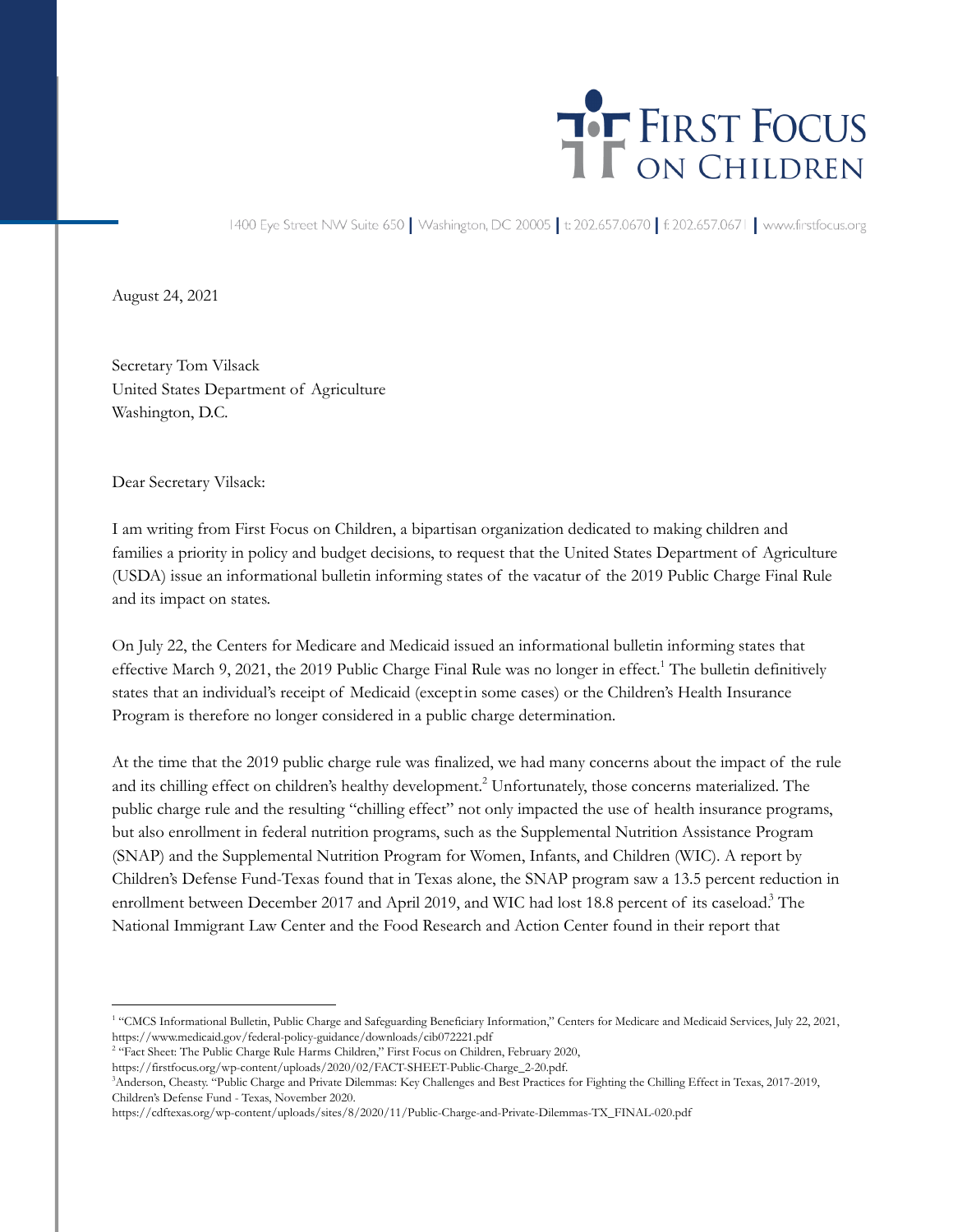immigrants were the most afraid to access the SNAP program compared to other federal nutrition programs, and were more likely to apply for Medicaid than SNAP.<sup>4</sup>

Children of immigrants are a quarter of all childrenin the U.S. and the fastest growing group of childrenin America.<sup>5</sup> Despite the fact that the vast majority are U.S. citizens,<sup>6</sup> children of immigrants experience food insecurity – uncertain access to enough food – at higher rates than other children because of theirparents' immigration status.<sup>7</sup> When children lack the necessary resources for consistent access to healthy food, they are at risk for malnutrition and other adverse health, educational, and developmental consequences.<sup>8</sup> Since SNAP helps parents put food on the table for the whole family, it is a vital defense against childhood food insecurity. 9

We were pleased to see USDA announced a 25 percent increase to SNAP benefits, after the past months of unprecedented food insecurity for children due to the pandemic and economic crisis.<sup>10</sup> Research shows that despite the fact that having enough to eat was one of the top worries for immigrant families with children during the pandemic, they avoided SNAP more than any other public benefit.<sup>11</sup> For everyone to fully recover from this pandemic, eligible children of immigrants and their families should feel safe accessing SNAP assistance and benefitting from this important increase.

We urge USDA to follow the lead of HHS and issue a similar bulletin to states making clear that the 2019 public charge rule is no longer in effect, urging states to encourage their eligible immigrant populations to utilize public nutrition benefits for themselves or eligible family members, and reminding states of their responsibility to safeguard the information of applicants and beneficiaries of USDA programs. Misinformation and fear of the public charge rule led many immigrant families who were eligible for nutrition benefits to drop out of programs. Therefore, it is critical that USDA assist state and community leaders in improving enrollment so that children have the proper nutrition they need to grow and thrive. We thank you for your consideration on this important issue.

https://www.childtrends.org/indicators/food-insecurity

<sup>4</sup> "Food Over Fear: Overcoming Barriers to Connect Latinx Immigrant Families to Federal Nutrition and Food Programs," Food Research and Action Center & National Immigration Law Center, December 2020. https://www.nilc.org/issues/economic-support/food-over-fear-frac-nilc/

<sup>&</sup>lt;sup>5</sup> "The New Importance of Children in America[,](https://www.childrenshospitals.org/research-and-data/pediatric-data-and-trends/2017/the-new-importance-of-children-in-america)" Children's Hospital Association (Oct. 12, 2017),

<sup>6</sup> "Children in U.S. Immigrant Families," Migration Policy Institute. 2019. [https://www.childrenshospitals.org/research-and-data/pediatric-data-and-trends/2017/the-new-importance-of-children-in-america.](https://www.childrenshospitals.org/research-and-data/pediatric-data-and-trends/2017/the-new-importance-of-children-in-america)

<sup>7</sup> Chilton, Mariana, Maureen, Black, Maureen, Berkowitz, et al., "Food Insecurity and Risk of Poor HealthAmong US-Born Children of Immigrants." <https://www.migrationpolicy.org/programs/data-hub/charts/children-immigrant-families?width=1000&height=850&iframe=true>.

American Journal of Public Health, March 2009, https://www.ncbi.nlm.nih.gov/pmc/articles/PMC2661461/

<sup>&</sup>lt;sup>8</sup> "Food Insecurity: Indicators of Child and Youth Wellbeing," Child Trends Data Bank, December 2016

<sup>&</sup>lt;sup>9</sup> "Measuring the Effect of Supplemental Nutrition Assistance Program (SNAP) Participation on Food Security (Summary)," United States Department of Agriculture Office of Policy Support, August 2013,https://fns-prod.azureedge.net/sites/default/files/Measuring2013Sum.pdf.

<sup>&</sup>lt;sup>10</sup> "Statement: SNAP increase will strengthen food security for 15.8 million children," First Focus on Children, August 17, 2021. https://firstfocus.org/news/press-release/statement-snap-increase-will-strengthen-food-security-for-15-8-million-children

<sup>11</sup> Haley, Jennifer, et al., "Many Immigrant Families with Children Continued to Avoid Public Benefits in 2020, Despite Facing Hardships," Urban Institute, May 2021,

https://www.urban.org/sites/default/files/publication/104279/many-immigrant-families-with-children-continued-avoiding-benefits-despite-hardships \_0.pdf